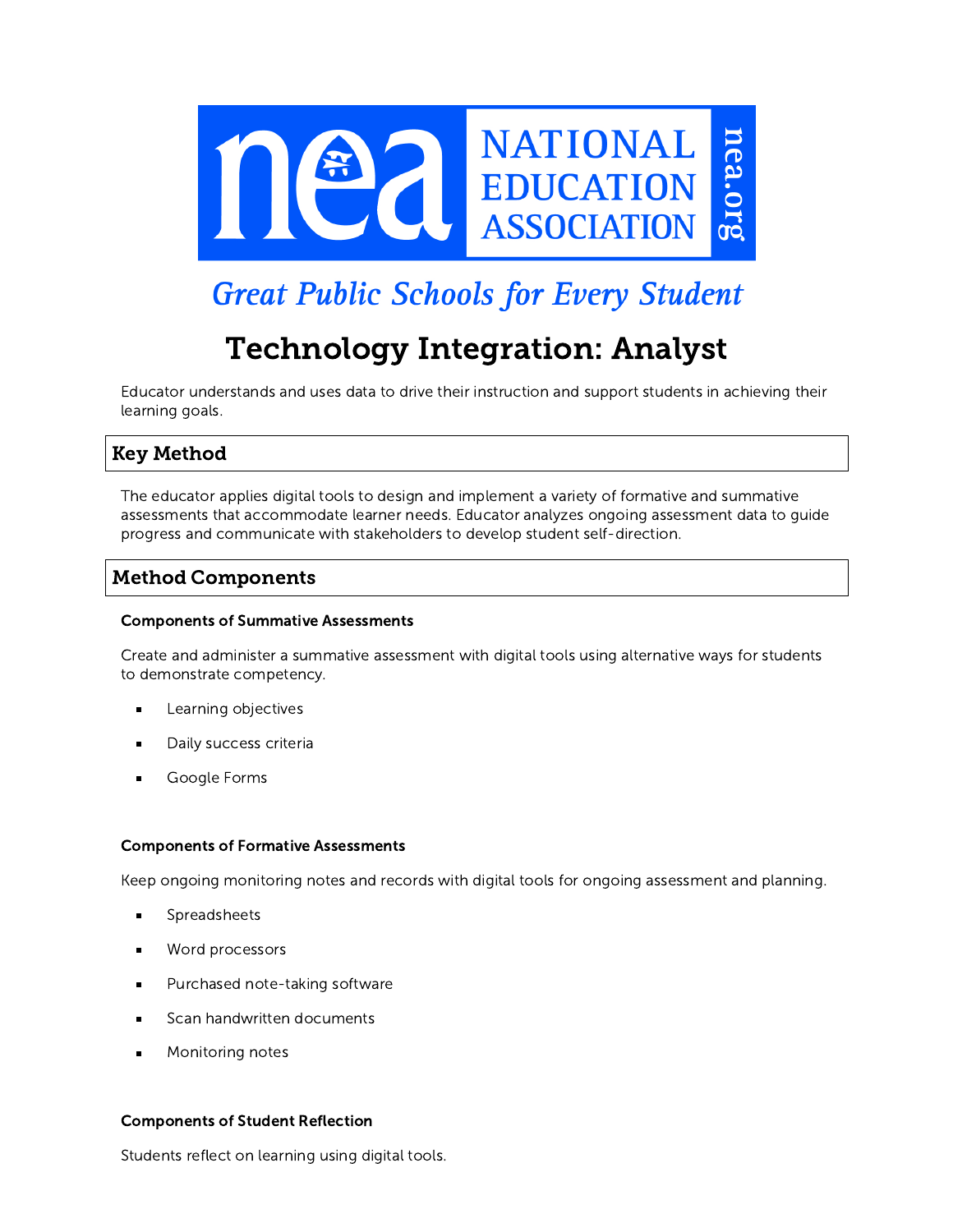- Address connections between technology and overall goals
- Students show reflection in reviewable document
- Ongoing Socratic discourse

#### Components of Assessment Analysis

Analyze assessments to drive further instruction.

- Organize data categorically
- Record data
- Use digital tools

#### Components of Goal Sheets

Students develop goal sheets based on reflection and data.

- Concrete goals
- Success criteria

#### Components of Stakeholder Communication

Communicates analysis with stakeholders via digital tools.

- **Students**  $\blacksquare$
- Parents
- Education stakeholders

#### Examples of Digital Tools for Assessments

- Google Forms tests
- Recorded data from success criteria according to lesson plans
- Formal test data
- Growth data from website educational platforms
- Monitoring notes (digitally recorded)
- Online or scanned student reflections

## Supporting Research

Babette Moeller & Tim Reitzes (2011). Education Development Center, Inc. (EDC). Integrating Technology with Student-Centered Learning. Quincy, MA: Nellie Mae Education Foundation. [https://www.nmefoundation.org/wp-content/uploads/2020/05/Integrating-Technology-with-](https://www.nmefoundation.org/wp-content/uploads/2020/05/Integrating-Technology-with-Student-Centered-Learning.pdf)Student-Centered-Learning.pdf

Echazarra, A. (2018). "How has Internet use changed between 2012 and 2015?", PISA in Focus, No. 83, OECD Publishing, Paris, <https://doi.org/10.1787/1e912a10-en>.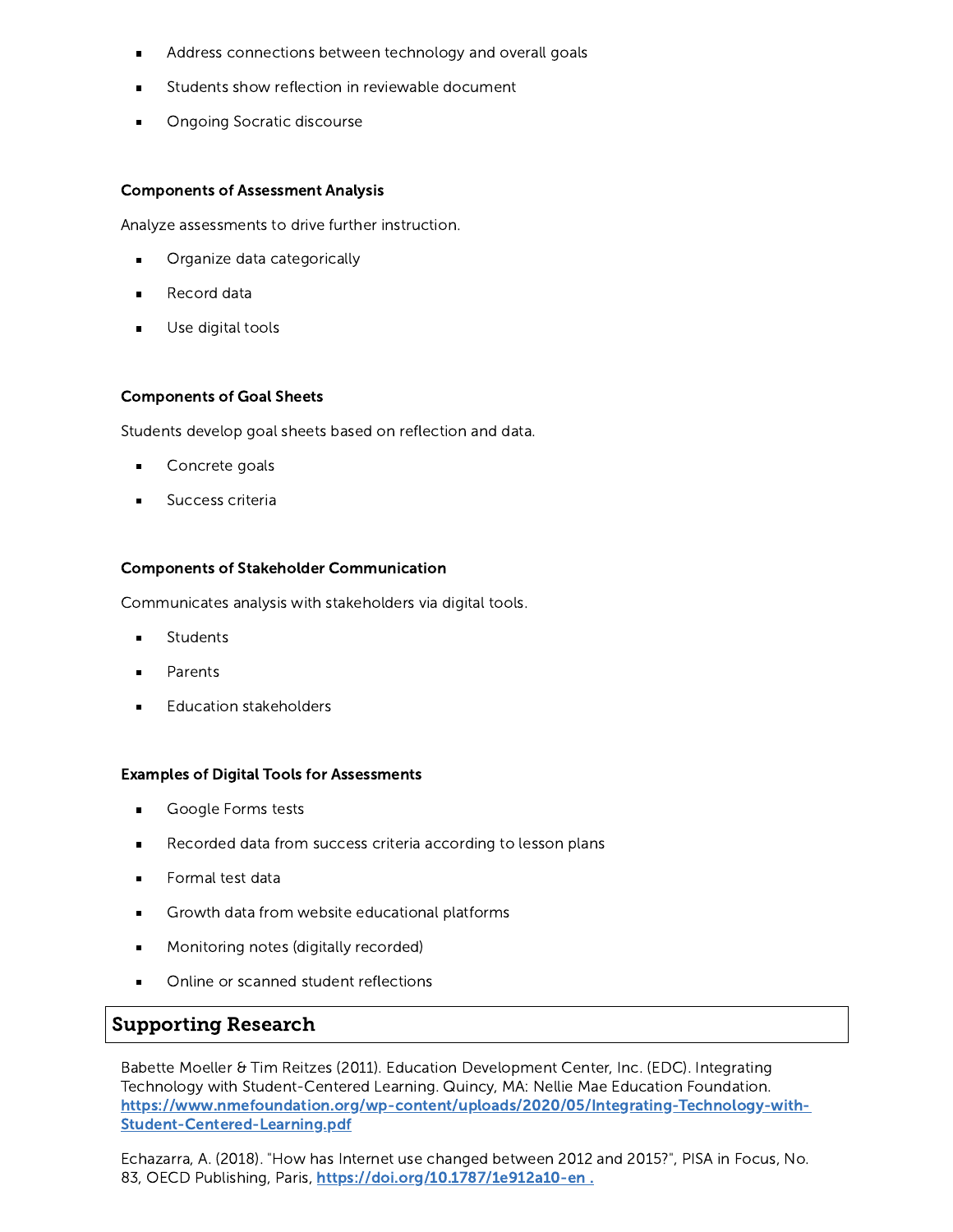Integrating Educational Technology into Teaching (6th Edition) <https://wtqbrkxbw05.storage.googleapis.com/MDEzMjYxMjI1OQ==05.pdf>

Lemke, C., Coughlin, E., and Reifsneider, D. (2009). Technology in Schools: What the Research Says (PDF). Culver City, CA: Commissioned by Cisco. [https://www.cisco.com/c/dam/en\\_us/solutions/industries/docs/education/TechnologyinSchoolsReport.pdf](https://www.cisco.com/c/dam/en_us/solutions/industries/docs/education/TechnologyinSchoolsReport.pdf)

National Association of Elementary School Principals (NAESP). PDF, "Using Student Achievement Data to Support Instructional Decision Making." [http://www.naesp.org/sites/default/files/Student\\_Data\\_0.pdf](http://www.naesp.org/sites/default/files/Student_Data_0.pdf)

National Research Council. 2000. How People Learn: Brain, Mind, Experience, and School: Expanded Edition. Washington, DC: The National Academies Press. [https://doi.org/10.17226/9853.](https://doi.org/10.17226/9853)

OECD (2018). "What does innovation in pedagogy look like?", Teaching in Focus, No. 21, OECD Publishing, Paris, [https://doi.org/10.1787/cca19081-en.](https://doi.org/10.1787/cca19081-en)

Paniagua, A. and D. Istance (2018). Teachers as Designers of Learning Environments: The Importance of Innovative Pedagogies, Educational Research and Innovation, OECD Publishing, Paris , [https://doi.org/10.1787/9789264085374-e](https://doi.org/10.1787/9789264085374-en)n

Schifter, C. C., Natarajan, U., Ketelhut, D. J., & Kirchgessner, A. (2014). CITE Journal 14(4). "Data-Driven Decision Making: Facilitating Teacher Use of Student Data to Inform Classroom Instruction." [http://www.citejournal.org/volume-14/issue-4-14/science/data-driven-decision-making](http://www.citejournal.org/volume-14/issue-4-14/science/data-driven-decision-making-facilitating-teacher-use-of-student-data-to-inform-classroom-instruction)facilitating-teacher-use-of-student-data-to-inform-classroom-instruction

U.S. Department of Education, Office of Educational Technology. Understanding the Implications of Online Learning for Educational Productivity, Washington, D.C., 2012. <https://tech.ed.gov/files/2013/10/implications-online-learning.pdf>

## Resources

#### **Standards**

ISTE Standards for Educators <https://www.iste.org/standards/for-educators>

ISTE Standards for Students <https://www.iste.org/standards/for-students>

#### **Articles**

Integrating Educational Technology into Teaching (6th Edition) <https://wtqbrkxbw05.storage.googleapis.com/MDEzMjYxMjI1OQ==05.pdf>

Framework: ISTE Standards, a Roadmap <https://www.edsurge.com/news/2017-10-29-framework-iste-standards-a-roadmap>

What is Successful Technology Integration? <https://www.edutopia.org/technology-integration-guide-description>

Technology Integration and Blended Learning <https://www.digitaljlearning.org/technology-integration-and-blended-learning>

Alber, Rebecca (2011 & 2017). "3 Ways Student Data Can Inform Your Teaching." Edutopia. <https://www.edutopia.org/blog/using-student-data-inform-teaching-rebecca-alber>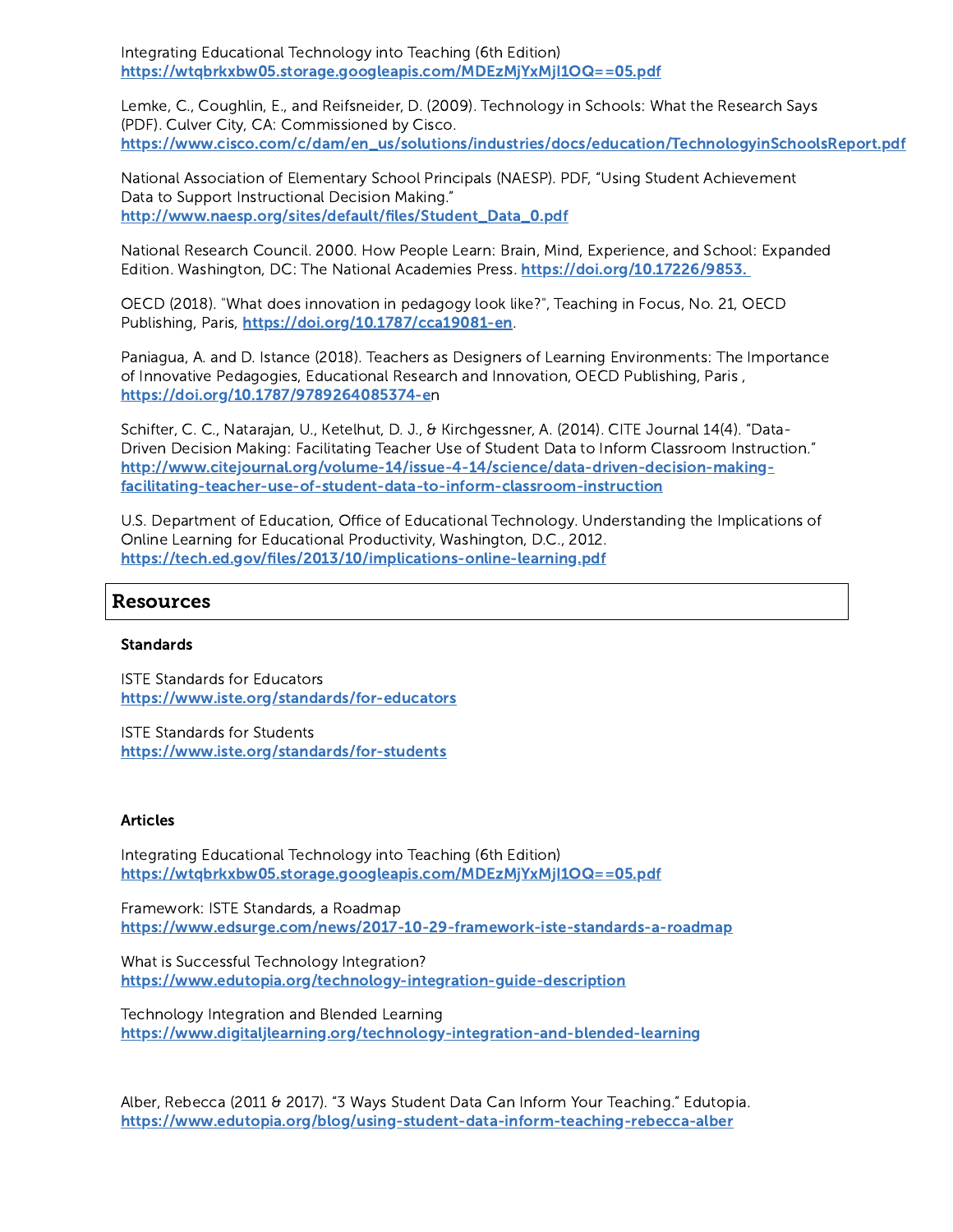#### Videos

Reimagining Classrooms: Teachers as Learners and Students as Leaders | Kayla Delzer [https://www.youtube.com/watchtime\\_continue=1&v=w6vVXmwYvgs](https://www.youtube.com/watch?time_continue=1&v=w6vVXmwYvgs)

Gwynn's Technology Integration Playlist [https://www.youtube.com/watch?v=AgLNRKQR3AI&list=PLJHRhVsWVgYxkPWJ6-](https://www.youtube.com/watch?v=AgLNRKQR3AI&list=PLJHRhVsWVgYxkPWJ6-514Fdf3_K1DFFJ7) 514Fdf3\_K1DFFJ7

#### Teaching Resources

Common Sense Media-Digital Citizenship <https://www.commonsense.org/education/digital-citizenship>

Five Tech Tools for Monitoring Student Learning <http://corwin-connect.com/2016/10/five-tech-tools-monitoring-student-understanding/>

Kathy Schrock's Guide to Everything <http://www.schrockguide.net/>

Google for Education Teaching Center [https://edu.google.com/teacher-center/?modal\\_active=none](https://edu.google.com/teacher-center/?modal_active=none)

FreeTech4Teachers <https://www.freetech4teachers.com/>

Teacher Toolkit – Exit Ticket <http://www.theteachertoolkit.com/index.php/tool/exit-ticket>

The Ultimate List – 65 Digital Tools and Apps to Support Formative Assessment Practices [https://www.nwea.org/blog/2018/the-ultimate-list-65-digital-tools-and-apps-to-support](https://www.nwea.org/blog/2018/the-ultimate-list-65-digital-tools-and-apps-to-support-formative-assessment-practices/)formative-assessment-practices/

## Submission Guidelines & Evaluation Criteria

To earn the micro-credential, you must receive a passing score in Parts 1 and 3 and receive a proficient for all components in Part 2.

### Part 1. Overview Questions

300 - 500 words

Please answer the following contextual questions to help our assessor understand your current situation. Please do not include any information that will make you identifiable to your reviewers.

1. Why did you choose this micro-credential?

2. Describe your students' access to digital tools in your classroom, school, and at home; i.e. are you 1:1 with devices, does your school have reliable Wi-Fi, etc.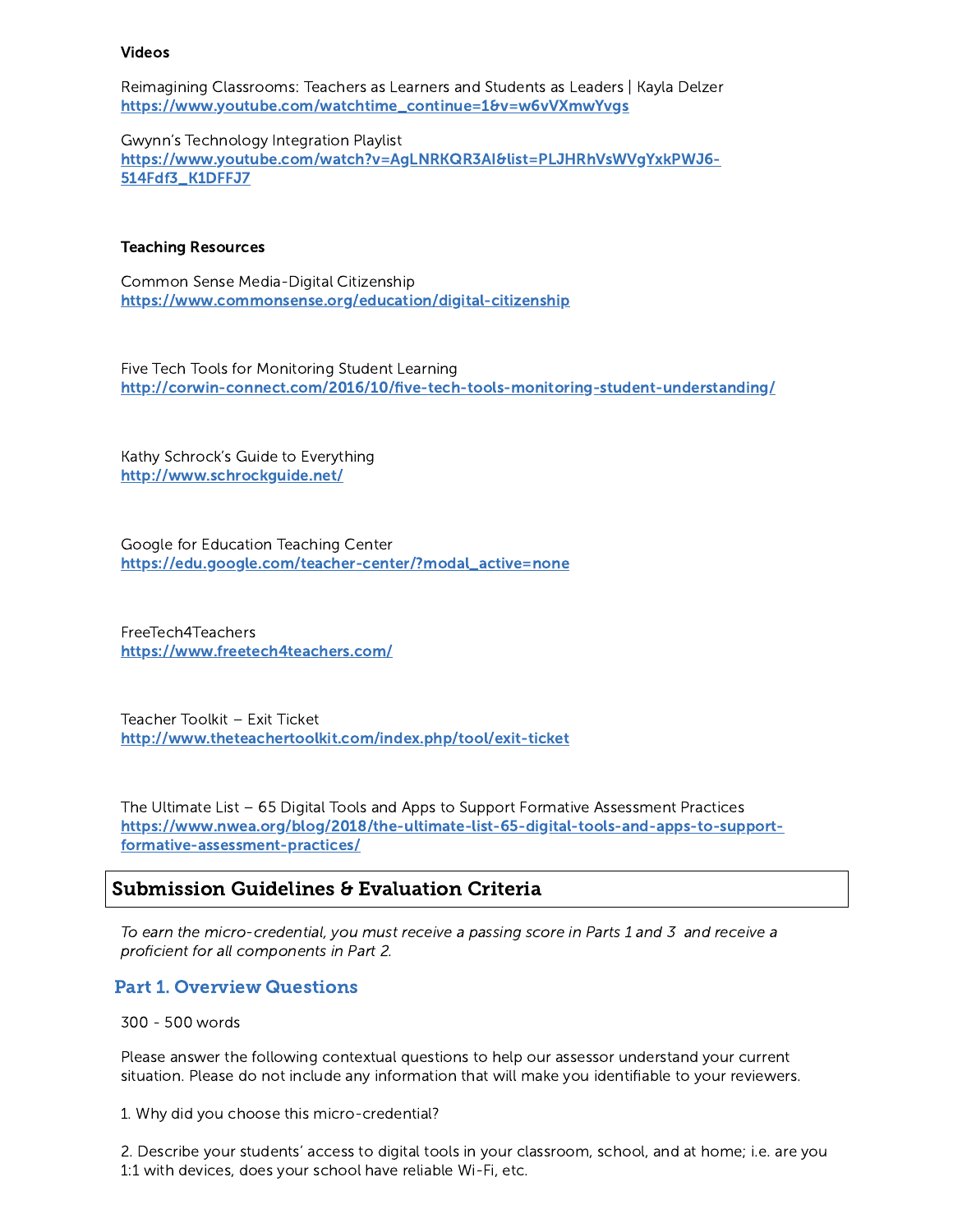- 3. What student data-driven instructional needs do you have in your classroom?
- 4. Describe your experience using technology to assist with data analysis.
- 5. Describe your experience using data analysis to drive instruction without technology.
	- **Passing:** Response provides specific examples to illustrate how data analysis has been applied in the past and to justify the decision to choose this micro-credential.

## Part 2. Work Examples / Artifacts

To earn this micro-credential, please submit the following three artifacts in one document as evidence of your learning. Please do not include any information that will make you or your students identifiable to your reviewers.

#### Artifact 1: Assessment

Create and submit a grade level appropriate, standards-based classroom assessment using digital tools. See Method Components for ideas.

#### Artifact 2: Assessment Results and Analysis

Administer the above assessment to your students and submit a summary of the results. Please include:

- At least one chart or graph using a digital tool  $\blacksquare$
- Use the data from your assessment to identify the strengths of your class
- Use the data from your assessment to identify next steps for your class

#### Artifact 3: Lesson Plan

Based on the next steps you outlined in artifact 2, create a lesson plan that uses digital tools that enhance the lesson delivery presentation and/or student work. Be sure to include:

- Standards being addressed
- **Student success criteria**
- Rationale for choosing this lesson
- Timeframe for lesson

null Proficient Basic Developing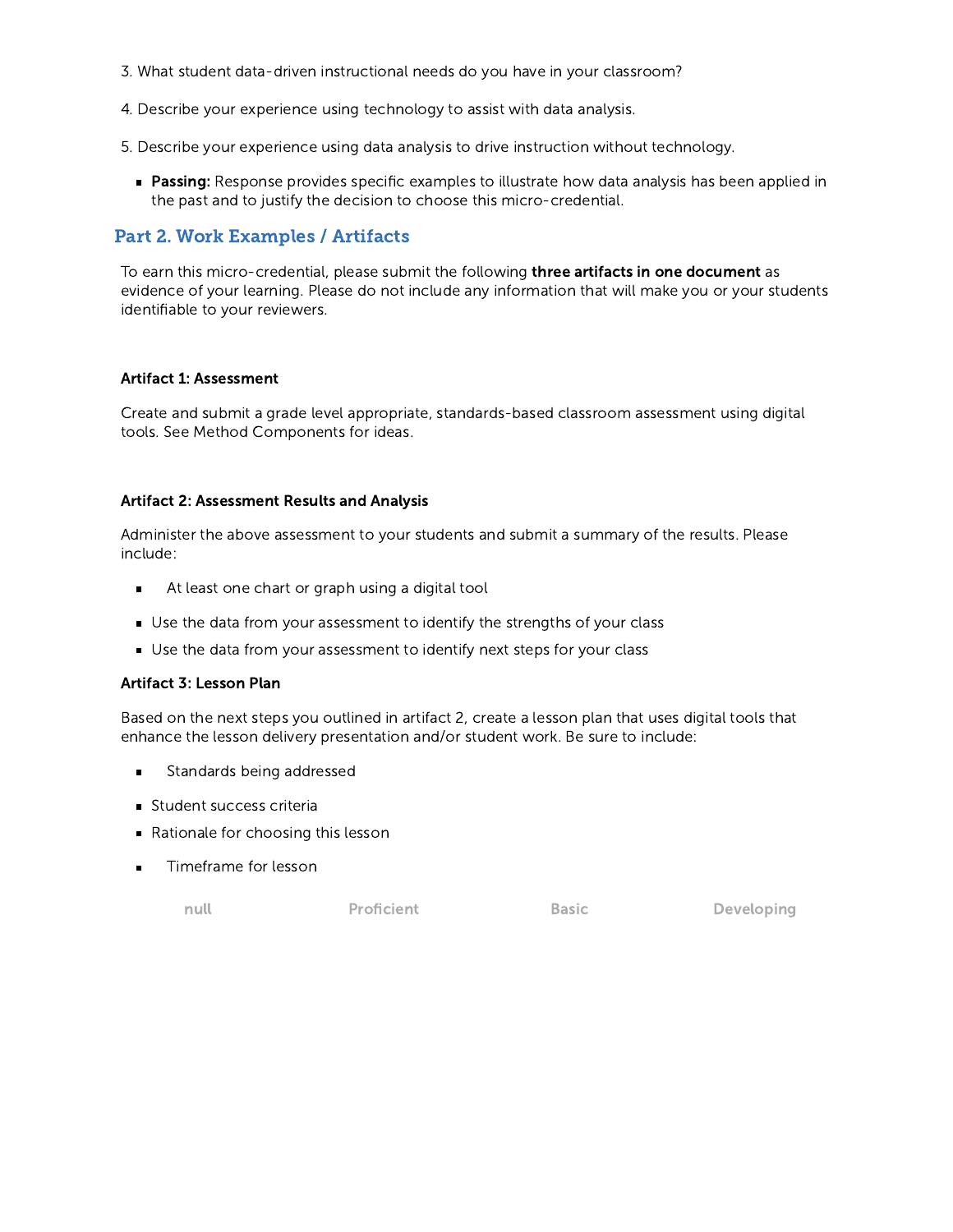| Proficient                                                        | <b>Basic</b>                                                              | Developing                                                                           |
|-------------------------------------------------------------------|---------------------------------------------------------------------------|--------------------------------------------------------------------------------------|
| Assessment meets<br>all of the following:                         | Assessment meets<br>2 of the following:                                   | Assessment meets<br>one or none of the<br>following:                                 |
| Uses appropriate<br>digital tool to<br>create assessment          | Uses appropriate<br>digital tool to<br>create assessment                  | Uses appropriate<br>digital tool to<br>create assessment                             |
| Grade level is<br>appropriate                                     | Grade level is<br>appropriate                                             | Grade level is<br>appropriate                                                        |
| identifiable<br>measurable data                                   | identifiable<br>measurable data                                           | It results in<br>identifiable<br>measurable data                                     |
| Summary includes<br>all of the following:                         | Summary includes<br>2 of the following:                                   | Summary includes<br>1 or none of the<br>following:                                   |
| At least one chart<br>or graph                                    | At least one chart<br>or graph                                            | At least one chart<br>or graph                                                       |
| Cites specific data<br>to identify<br>strengths of the<br>class   | Identified strengths<br>of the class using<br>data from the<br>assessment | Identified strengths<br>of the class but<br>does not use data<br>to support the      |
| Cites specific data<br>to justify the<br>identified next<br>steps | Identified next<br>steps using data<br>from the<br>assessment             | decision<br>Identified next<br>steps but does not<br>connect the<br>decision to data |
|                                                                   | It results in                                                             | It results in                                                                        |